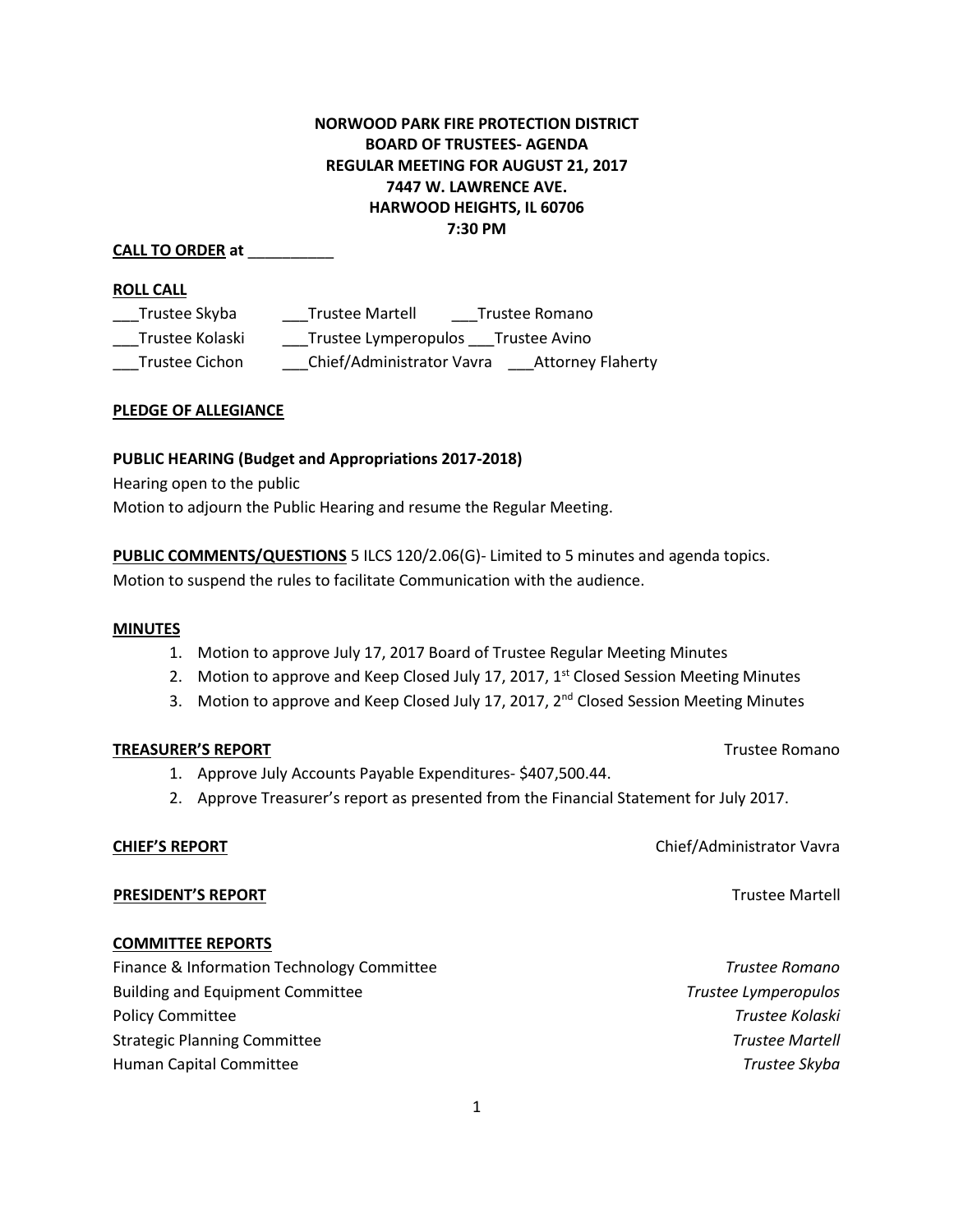Community Relations Committee *Trustee Avino*  Fire Commissioner & Pension Board Governance & Oversight *Trustee Cichon*

### **OLD BUSINESS**

*Review, discuss, and/or take action on matters relative on the following:* 

1. Motion to accept the lowest responsible bid of the Public Safety Emergency Dispatch Services Proposals with Municipal Consolidated Dispatch for three years. No buy in fee 1st year- \$91,800 annually 2<sup>nd</sup> year- \$93,636 annually 3 rd year- \$95,509 annually

### **NEW BUSINESS**

*Review, discuss, and/or take action on matters relative on the following:* 

- 2. Motion to adopt and approve Ordinance #17-3, the Norwood Park Fire Protection District Budget and Appropriation for fiscal year 2017-2018.
- 3. Motion to approve Resolution #17-5, A Resolution authorizing the declaration of surplus equipment.
- 4. Motion to approve Resolution #17-6, A Resolution naming Northlake Fire Protection District as a Brother Fire District.
- 5. Motion to approve dental insurance with Guardian from September 1, 2017 through December 1, 2018.
- 6. Motion to keep closed the Closed Session Minutes from June 9, 2005 through June 12, 2017.
- 7. Motion to ratify the purchase of (2) two, 65" Samsung 4K LED Smart TVs at a total cost of \$1,498 from Fry's Electronics for the training room.
- 8. Motion to approve Tim Sharpe to complete the Pension Actuary and GASB 67/68 for three years (2016-2018) at an annual cost of \$2,500. The Pension fund will reimburse the District for 50% of the cost.
- 9. **CLOSED SESSION** if necessary. Pursuant to Section (2)(c)(1) of the Open Meetings Act (to discuss the appointment, employment, compensation, discipline, performance or dismissal of specific employees of the public body); and/or section  $(2)(c)(11)$  of the Act (pending, probable or imminent litigation), 5 ILCS  $120/2(c)(3)$  Selection of a person to fill a public office and approval or review for public disclosure (ILCS 120/2(c)(21)).

TIME IN \_\_\_\_\_\_\_ TIME RETURN\_\_\_\_\_\_\_

#### **ROLL CALL**

| Trustee Skyba         | <b>Trustee Martell</b>    | Trustee Romano |
|-----------------------|---------------------------|----------------|
| Trustee Kolaski       | Trustee Lymperopulos      | Trustee Avino  |
| <b>Trustee Cichon</b> | Chief/Administrator Vavra |                |